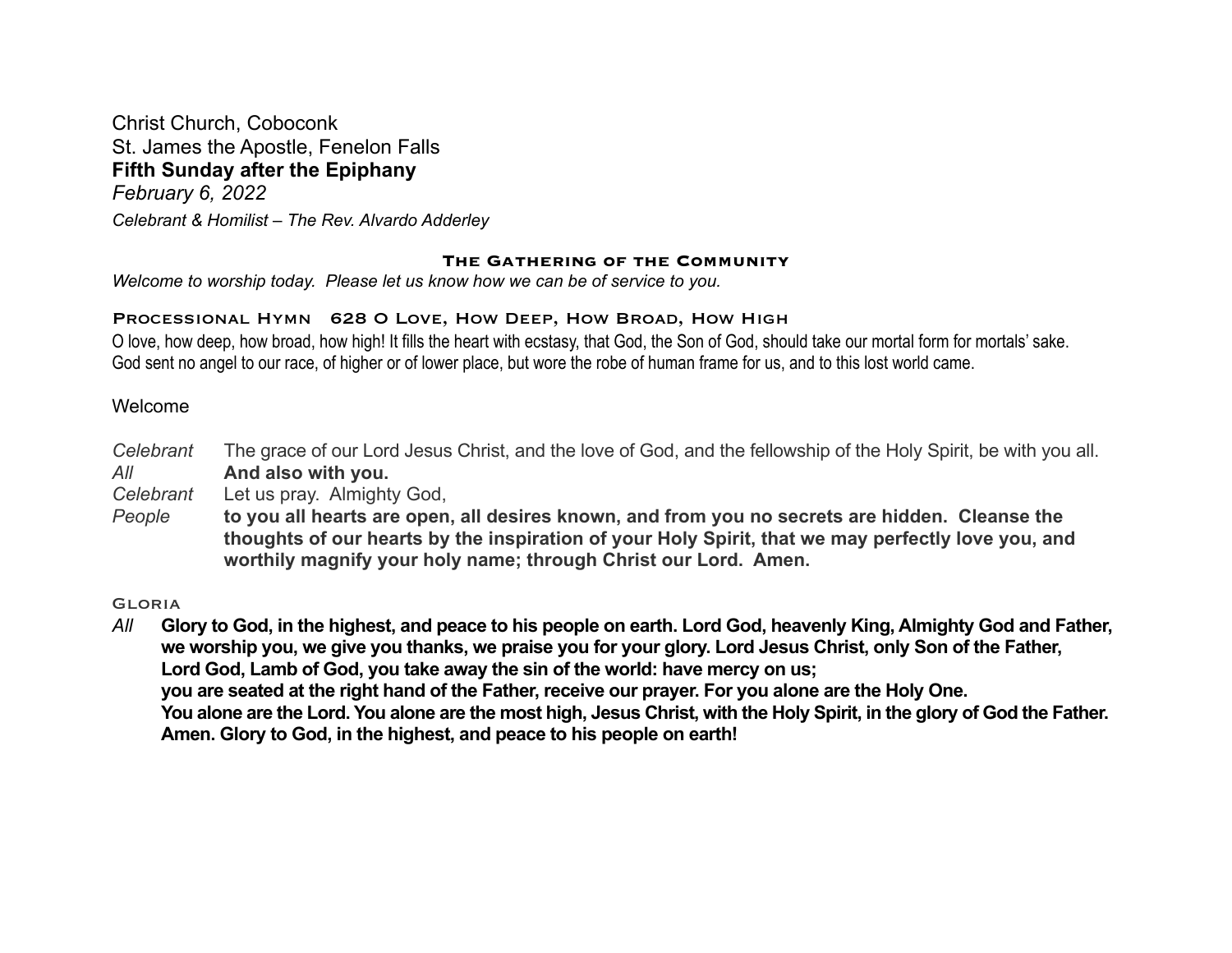## The Collect of the Day

*Celebrant* Merciful Lord, grant to your faithful people pardon and peace, that we may be cleansed from all our sins and serve you with a quiet mind; through Jesus Christ our Lord, who is alive and reigns with you and the Holy Spirit, one God, now and for ever. **Amen.**

#### **The Proclamation of the Word**

### The First Reading

*Reader* A reading from the First Letter of Paul to the Corinthians (15:1-11)

Now I would remind you, brothers and sisters, of the good news that I proclaimed to you, which you in turn received, in which also you stand, through which also you are being saved, if you hold firmly to the message that I proclaimed to you unless you have come to believe in vain. For I handed on to you as of first importance what I in turn had received: that Christ died for our sins in accordance with the scriptures, and that he was buried, and that he was raised on the third day in accordance with the scriptures, and that he appeared to Cephas, then to the twelve. Then he appeared to more than five hundred brothers and sisters at one time, most of whom are still alive, though some have died. Then he appeared to James, then to all the apostles. Last of all, as to one untimely born, he appeared also to me. For I am the least of the apostles, unfit to be called an apostle, because I persecuted the church of God. But by the grace of God I am what I am, and his grace toward me has not been in vain. On the contrary, I worked harder than any of them though it was not I, but the grace of God that is with me. Whether then it was I or they, so we proclaim and so you have come to believe.

*Reader* The word of the Lord. *People* **Thanks be to God.**

# The Psalm (138)

I will give thanks to you, O Lord, with my whole heart; before the gods I will sing your praise.

**I will bow down toward your holy temple and praise your name, because of your love and faithfulness**; For you have glorified your name and your word above all things.

**When I called, you answered me; you increased my strength within me.**

All the kings of the earth will praise you, O Lord, when they have heard the words of your mouth.

**They will sing of the ways of the Lord, that great is the glory of the Lord.**

Though the Lord be high, he cares for the lowly; he perceives the haughty from afar.

**Though I walk in the midst of trouble, you keep me safe, you stretch forth your hand against the fury of my**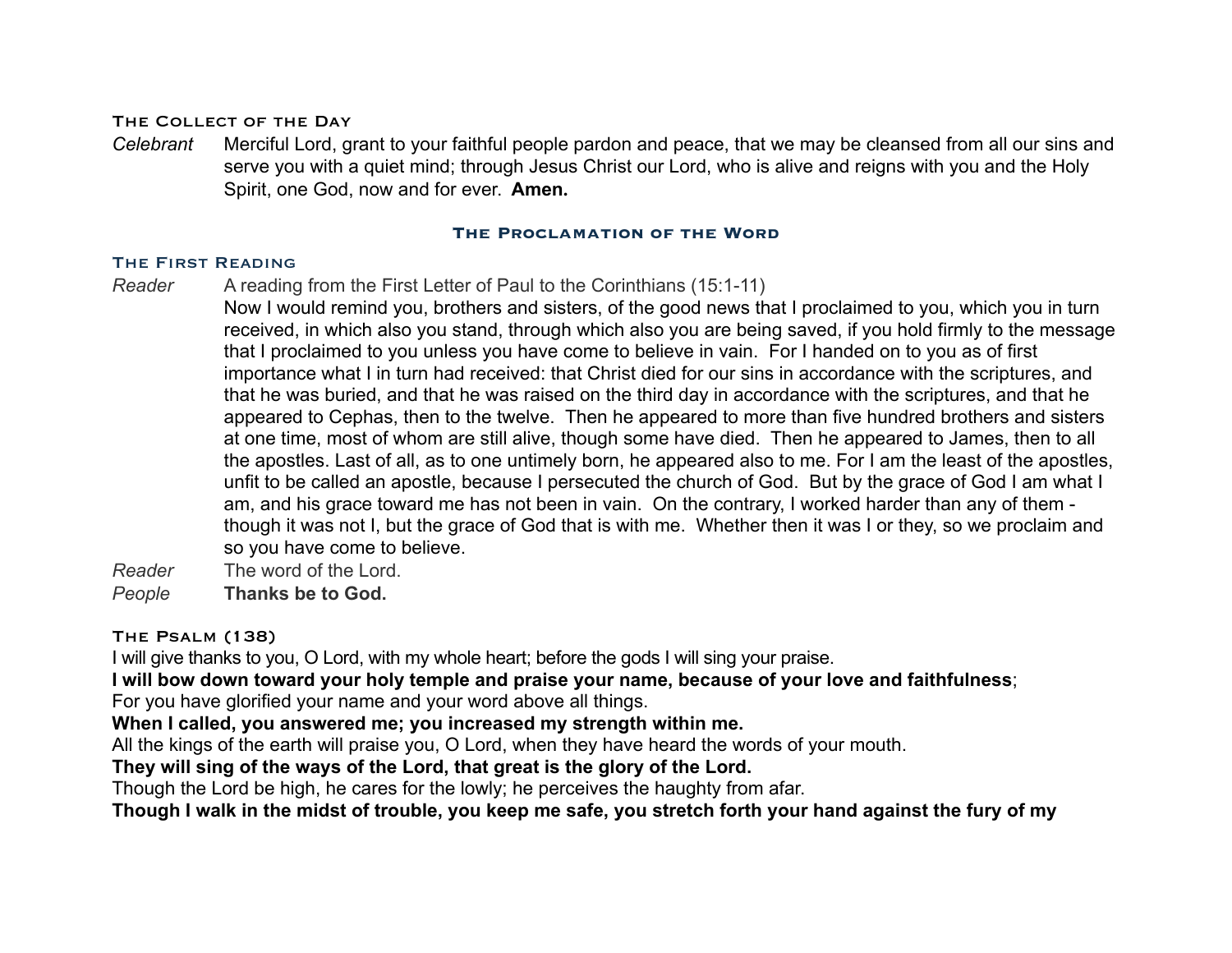# **enemies; your right hand shall save me.**

The Lord will make good his purpose for me; O Lord, your love endures for ever; do not abandon the works of your hands. **God of creation and fulfilment, help us to seek and discover your purposes, that we may become willing instruments of your grace, and that all the world may come to love and praise your name, in the kingdom of your Son Jesus Christ our Lord. Amen.** 

## The Second Reading

*Reader* A reading from the Book of Isaiah (6:1-8 )

In the year that King Uzziah died, I saw the Lord sitting on a throne, high and lofty; and the hem of his robe filled the temple. Seraphs were in attendance above him; each had six wings: with two they covered their faces, and with two they covered their feet, and with two they flew. And one called to another and said: "Holy, holy, holy is the Lord of hosts; the whole earth is full of his glory." The pivots on the thresholds shook at the voices of those who called, and the house filled with smoke. And I said: "Woe is me! I am lost, for I am a man of unclean lips, and I live among a people of unclean lips; yet my eyes have seen the King, the Lord of hosts!" Then one of the seraphs flew to me, holding a live coal that had been taken from the altar with a pair of tongs. The seraph touched my mouth with it and said: "Now that this has touched your lips, your guilt has departed and your sin is blotted out." Then I heard the voice of the Lord saying, "Whom shall I send, and who will go for us?" And I said, "Here am I; send me!"

*Reader* The word of the Lord.

*People* **Thanks be to God.**

## **The Proclamation of the Gospel**

- *Celebrant* The Lord be with you.
- *People* **And also with you.**
- *Celebrant* The Holy Gospel of our Lord Jesus Christ according to

Luke (5:1-11)

Once while Jesus was standing beside the lake of Gennesaret, and the crowd was pressing in on him to hear the word of God, he saw two boats there at the shore of the lake; the fishermen had gone out of them and were washing their nets. He got into one of the boats, the one belonging to Simon, and asked him to put out a little way from the shore. Then he sat down and taught the crowds from the boat. When he had finished speaking, he said to Simon, "Put out into the deep water and let down your nets for a catch." Simon answered, "Master, we have worked all night long but have caught nothing. Yet if you say so, I will let down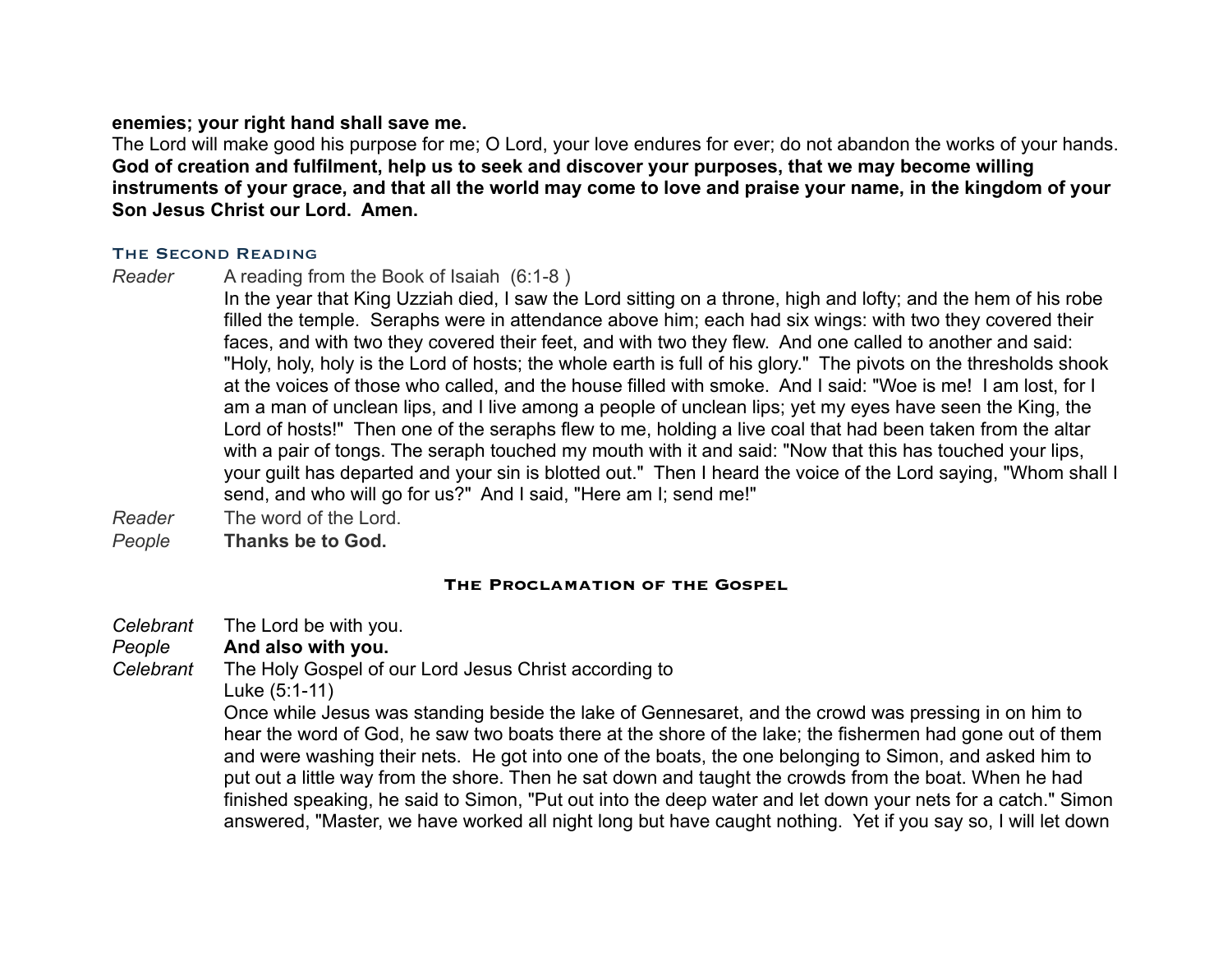the nets." When they had done this, they caught so many fish that their nets were beginning to break. So they signalled their partners in the other boat to come and help them. And they came and filled both boats, so that they began to sink. But when Simon Peter saw it, he fell down at Jesus' knees, saying, "Go away from me, Lord, for I am a sinful man!" For he and all who were with him were amazed at the catch of fish that they had taken; and so also were James and John, sons of Zebedee, who were partners with Simon. Then Jesus said to Simon, "Do not be afraid; from now on you will be catching people." When they had brought their boats to shore, they left everything and followed him.

- *Celebrant* The gospel of Christ.
- *All* **Praise to you, Lord Jesus Christ.**

THE HOMILY THE REV. ALVARDO ADDERLEY

## Gospel Anthem 527 How Firm A Foundation

How firm a foundation, ye saints of the Lord, is laid for your faith in his excellent word! What more can he say than to you he hath said, to you who to Jesus for refuge have fled?

"Fear not, I am with thee; O be not dismayed! For I am thy God and will still give thee aid; I'll strengthen thee, help thee, and cause thee to stand, upheld by my righteous, omnipotent hand."

### The Apostles' Creed

*Celebrant* Let us confess the faith of our baptism, as we say,

*All* **I believe in God, the Father almighty, creator of heaven and earth. I believe in Jesus Christ, his only Son, our Lord. He was conceived by the power of the Holy Spirit and born of the Virgin Mary. He suffered under Pontius Pilate, was crucified, died, and was buried. He descended to the dead. On the third day he rose again. He ascended into heaven, and is seated at the right hand of the Father. He will come again to judge the living and the dead. I believe in the Holy Spirit, the holy catholic Church, the communion of saints, the forgiveness of sins, the resurrection of the body, and the life everlasting. Amen.** 

### **The Prayers of the Community**

Thanksgiving, Intercessions and Petitions

CONFESSION AND ABSOLUTION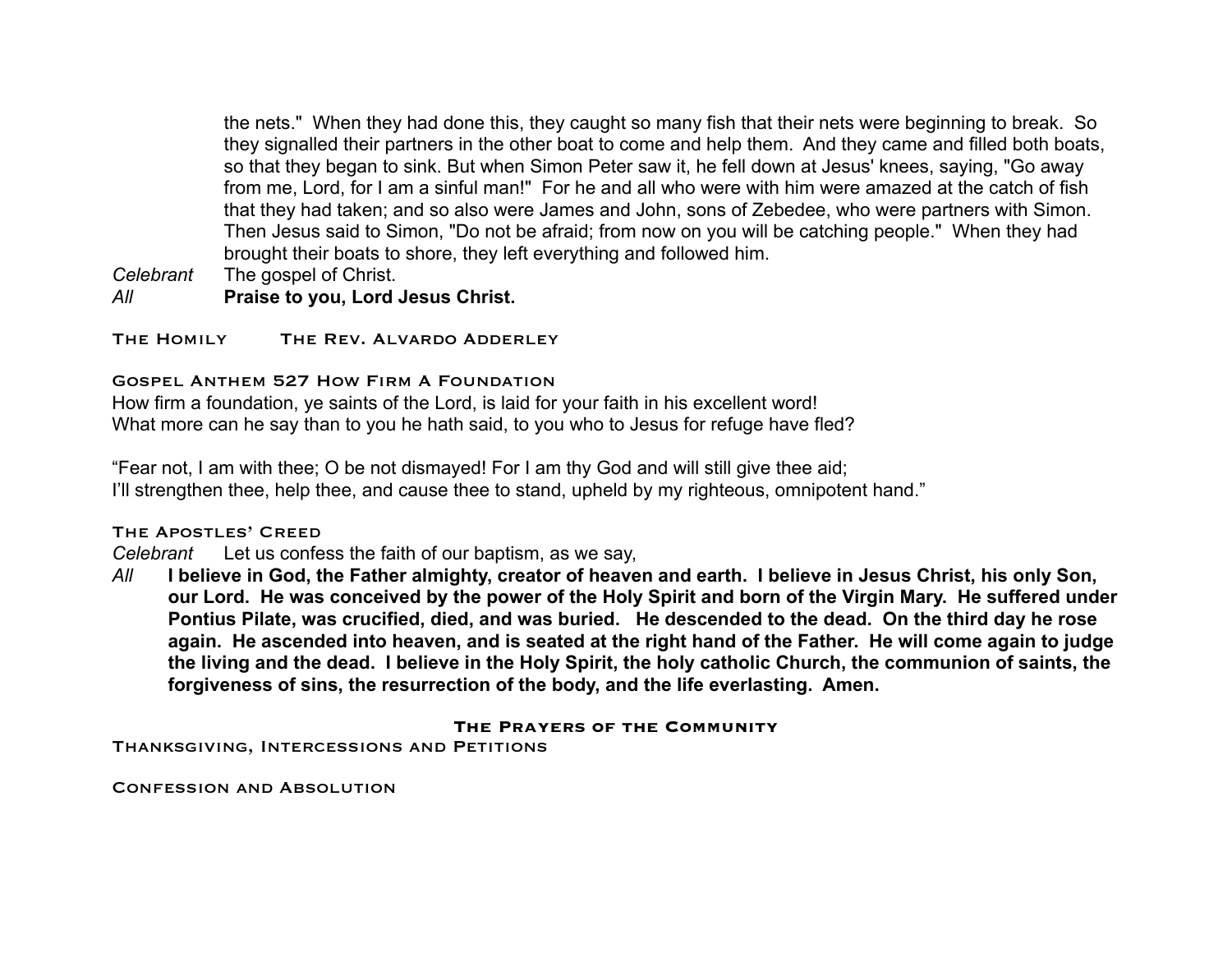*Celebrant* Dear friends in Christ, God is steadfast in love and infinite in mercy; he welcomes sinners and invites them to his table. Let us confess our sins, confident in God's forgiveness.

*Silence is kept.* 

*Celebrant* Most merciful God,

- *All* **We confess that we have sinned against you in thought, word, and deed, by what we have done, and by what we have left undone. We have not loved you with our whole heart; we have not loved our neighbours as ourselves. We are truly sorry and we humbly repent. For the sake of your Son Jesus Christ, have mercy on us and forgive us, that we may delight in your will, and walk in your ways, to the glory of your name. Amen.**
- *Celebrant* Almighty God have mercy upon you, pardon and deliver you from all your sins, confirm and strengthen you in all goodness, and keep you in eternal life; through Jesus Christ our Lord. **Amen.**

# The Exchange of the Peace

*Celebrant* The peace of the Lord be always with you.

## *People* **And also with you.**

*We share God's peace, greeting one another and saying "The peace of Christ," or "Peace be with you."* 

The Celebration of the Eucharist

## Offertory Hymn 559 Blessed Jesus, At Your Word

Blessed Jesus, at your word we are gathered all to hear you. Let our hearts and souls be stirred now to seek and love and fear you. By your gospel pure and holy, teach us, Lord, to love you solely.

All our knowledge, sense, and sight lie in deepest darkness shrouded till your Spirit breaks our night with your beams of truth unclouded. You alone to God can win us, you must work all good within us.

## Prayer over the Gifts

*Celebrant* Let us pray. God of compassion and forgiveness, receive our offering this day, and make us one with him who is our peace, Jesus Christ our Saviour. **Amen.**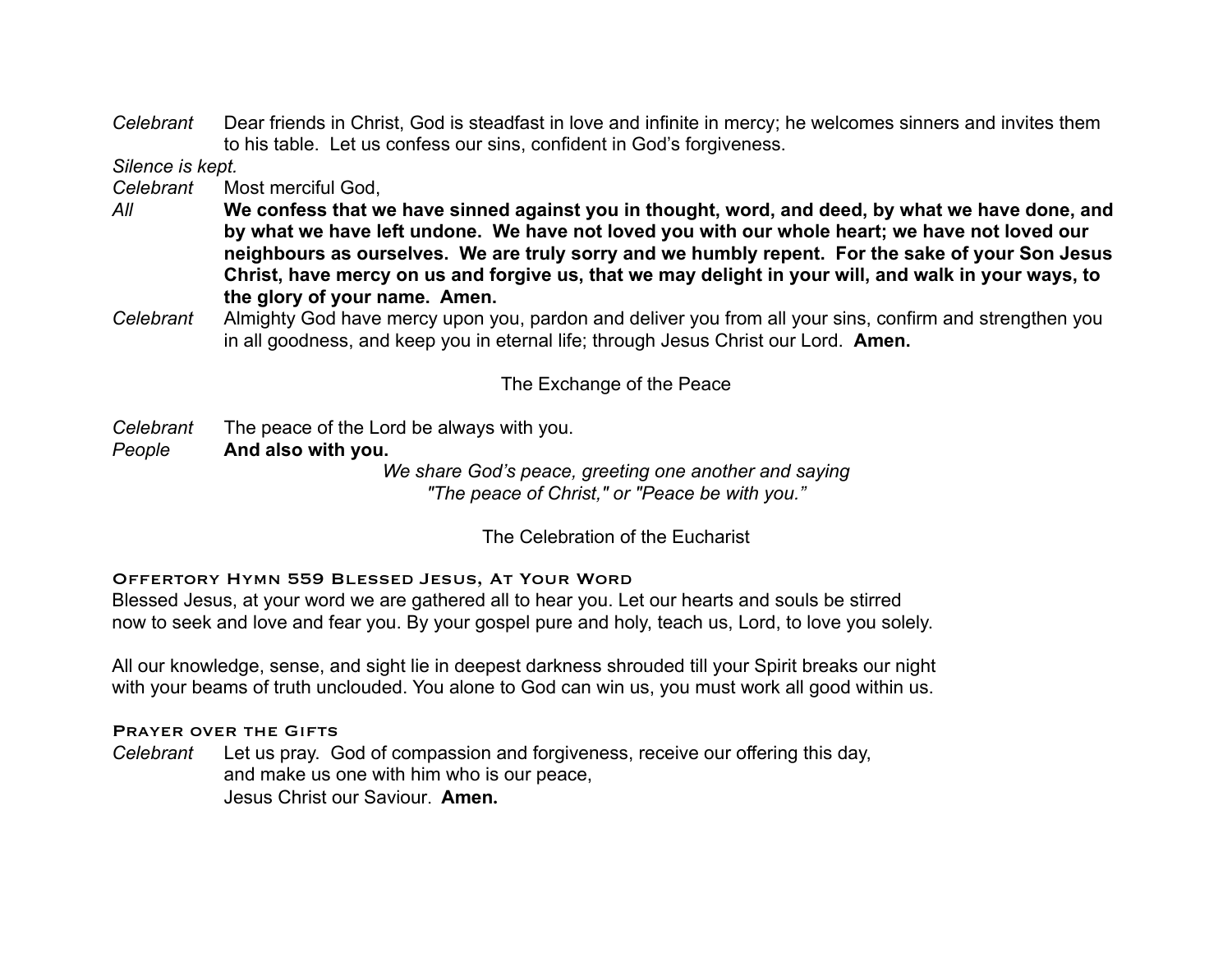Eucharistic Prayer *Celebrant* The Lord be with you. *People* **And also with you.**  *Celebrant* Lift up your hearts. *People* **We lift them to the Lord.**  *Celebrant* Let us give thanks to the Lord our God. *People* **It is right to give our thanks and praise.**  *Celebrant* It is right, and a good and joyful thing, always and everywhere to give you thanks, Father almighty, everlasting God: Because you gave Jesus Christ, your only Son, to be born for us; who, by the mighty power of the Holy Spirit, was made perfect Man of the flesh of the Virgin Mary, his mother; so that we might be delivered from the bondage of sin, and receive power to become your children. Therefore, we praise you, joining our voices with angels and archangels and with the company of heaven, who forever sing this hymn to proclaim the glory of your Name: *All* **Holy, holy, holy Lord, God of power and might, heaven and earth are full of your glory. Hosanna in the highest. Blessed is he who comes in the name of the Lord. Hosanna in the highest.**  *Celebrant* We give thanks to you, Lord our God, for the goodness and love you have made known to us in creation; in calling Israel to be your people; in your Word spoken through the prophets; and above all in the Word made flesh, Jesus Your Son.

> For in these last days you sent him to be incarnate from the Virgin Mary, to be the Saviour and Redeemer of the World. In him, you have delivered us from evil, and made us worthy to stand before you. In him, you have brought us out of error into truth, out of sin into righteousness, out of death into life.

On the night he was handed over to suffering and death, a death he freely accepted, our Lord Jesus Christ took bread; and when he had given thanks to you, he broke it, and gave it to his disciples, and said, "Take, eat: this is my body which is given for you. Do this for the remembrance of me."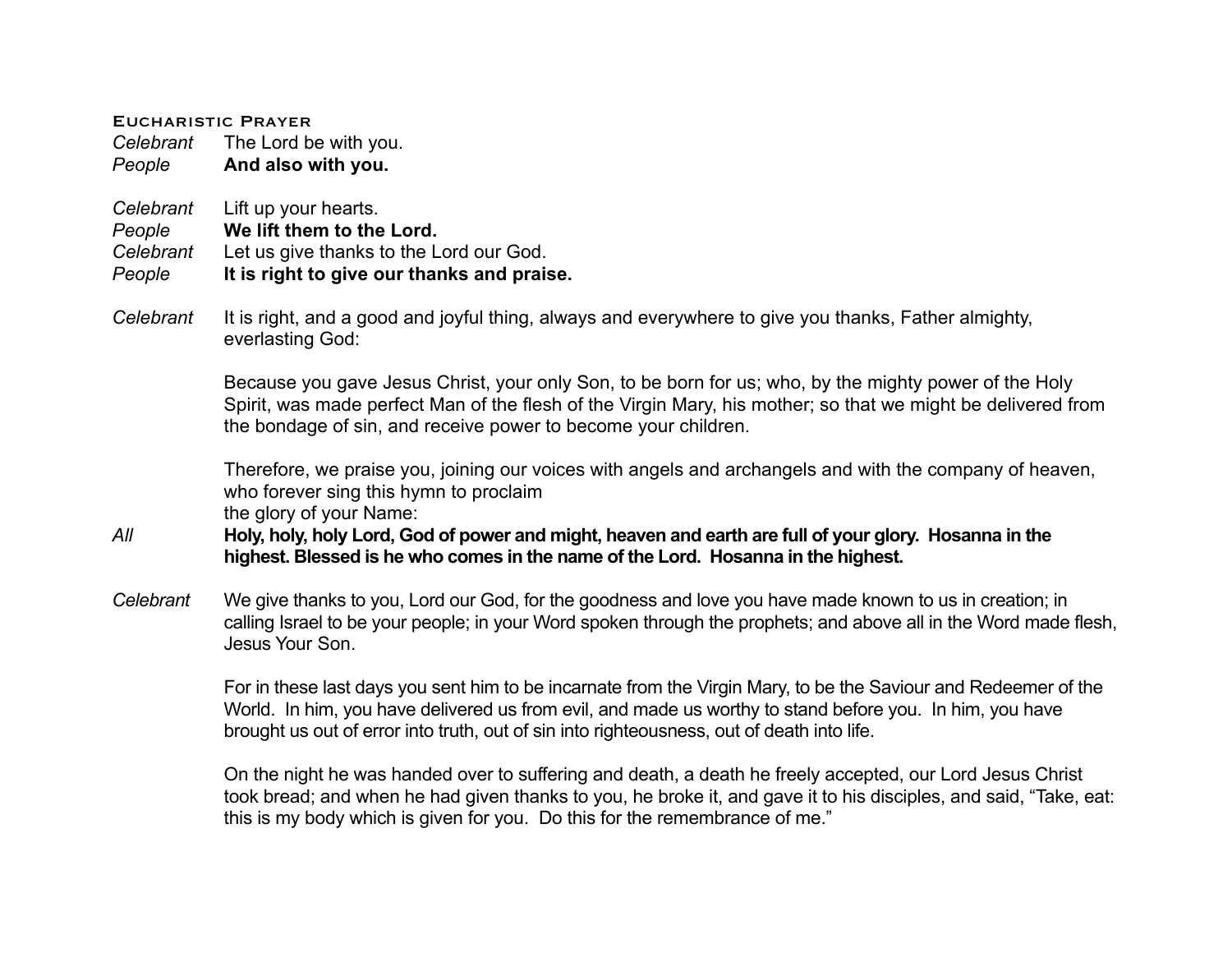After supper he took the cup of wine; and when he had given thanks, he gave it to them, and said, "Drink this, all of you: this is my blood of the new covenant, which is shed for you and for many for the forgiveness of sins. Whenever you drink it, do this for the remembrance of me."

Therefore, Father, according to his command,

*All* **we remember his death, we proclaim his resurrection, we await his coming in glory;** 

*Celebrant* and we offer our sacrifice of praise and thanksgiving to you, Lord of all; presenting to you, from your creation, this bread and this wine.

> We pray you, gracious God, to send your Holy Spirit upon these gifts, that they may be the sacrament of the body of Christ and his blood of the new covenant. Unite us to your Son in his sacrifice, that we, made acceptable in him, may be sanctified by the Holy Spirit.

> In the fullness of time, reconcile all things in Christ, and make them new, and bring us to that city of light where you dwell with all your sons and daughters; through Jesus Christ our Lord, the firstborn of all creation, the head of the Church, and the author of our salvation;

by whom, and with whom, and in whom, in the unity of the Holy Spirit, all honour and glory are yours, almighty Father, now and for ever.

*People* **Amen.**

- *Celebrant* And now, as our Saviour Christ has taught us, we are bold to pray,
- *All* **Our Father in heaven, hallowed be your name, your kingdom come, your will be done, on earth as in heaven. Give us today our daily bread. Forgive us our sins as we forgive those who sin against us. Save us from the time of trial and deliver us from evil. For the kingdom, the power and the glory are yours, now and for ever. Amen.**

The Breaking of the Bread

Agnus Dei

*All* **Lamb of God you take away the sins of the world, have mercy on us** *(X2)* **Lamb of God you take away the sins of the world. Grant us peace.**